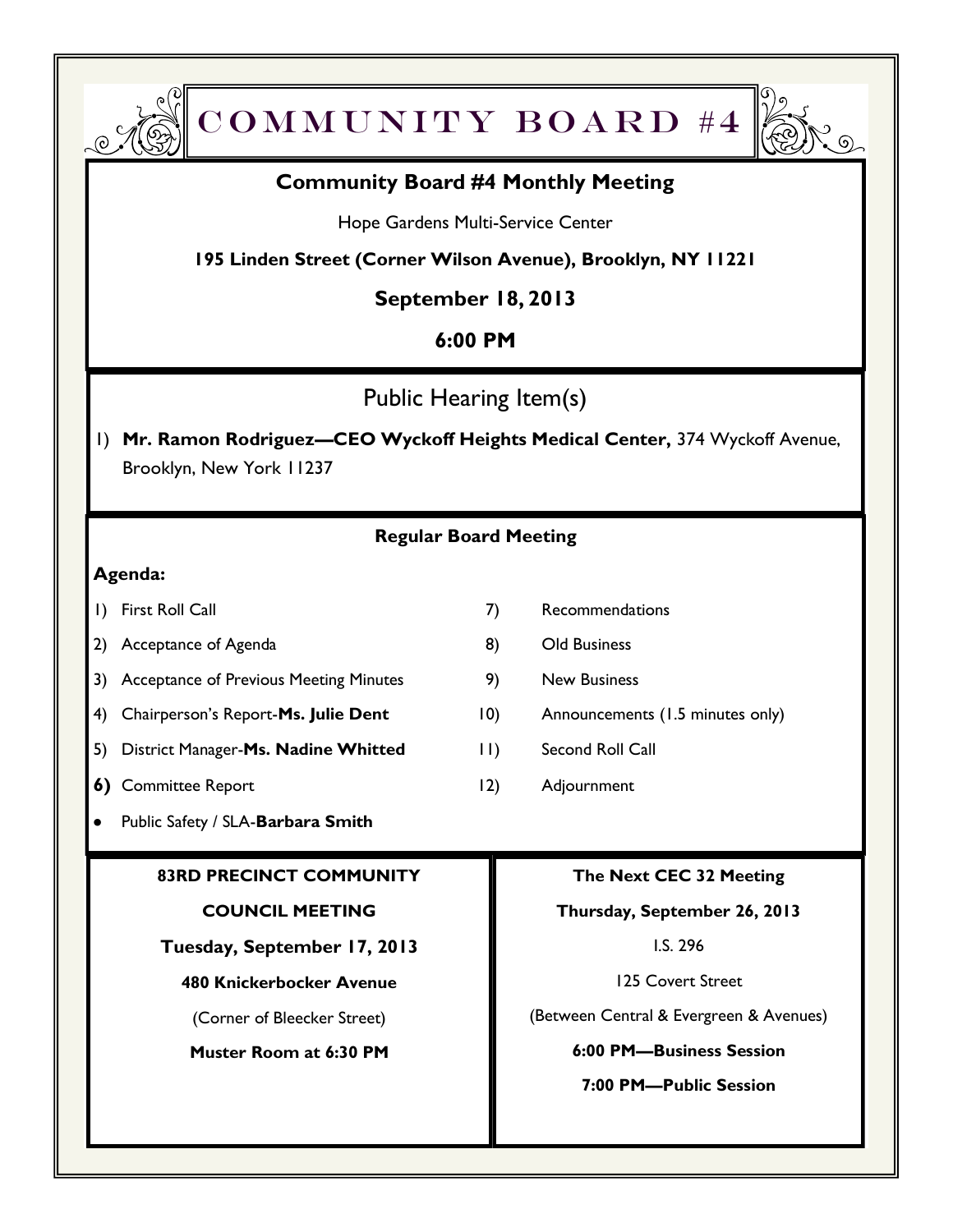# $\int \text{PS.2}$  COMMUNITY BOARD #4



#### **FREE ADMISSION**

**BLDG 92**

**63 FLUSHING AVE (AT CARLTON) / BROOKLYN, NY 11205**

**BLDG92.ORG / INFO@BLDG92.ORG / 718-9075992**

**BUILDING OPEN DAILY / EXHIBIT HOURS:** 

**WED—SUN 12-6PM**

#### **CELEBRATING THE PAST, PRESENT & FUTURE OF THE BROOKLYN NAVY YARD**

#### **EXHIBITIONS**

#### **EMPLOYMENT CENTER**

#### **CAFÉ / TOURS**

#### **HOUSING COURT MONITOR HOUSING COURT ANSWERS**

The Newsletter of Housing Court Answers, Inc. 125 Maiden Lane, 3rd Floor, New York, NY 10038

Phone #: (212) 962-4795 / email: info@hcanswers.org

At Housing Court Answers, formerly known as the City-Wide Task Force on Housing Court, we help people in New York City navigate the complex world of Housing Court and NYC's tangle of housing laws and regulations. We are the first and best place to go to in New York City for information about Housing Court. We help people without lawyers at our information tables in the city's Housing Courts, on our hotline, and through our website. Here you will find detailed information sheets on Housing Court procedures and information about the courts. Are you a tenant? A landlord? An advocate or researcher? You will find pages with many links designed to help you navigate Housing Court, housing law, or find other help via our website.

**Housing Court Answers Information Table in** 

**Brooklyn—**In Room 202 141 Livingston Street Brooklyn, NY 11201 9 a.m. to 5 p.m., Monday—Thursday **SAVE THE DATE**

**Brooklyn Borough Wide Conference Kick-Off**

**NYC-Department of Education Parent Academy**

**Wednesday, September 18, 2013**

**6pm—8pm**

**209 Joralemon St—Borough Hall** 

**Brooklyn, NY 11201**

MTA Train: 2, 3, 4, 5, N, R

Bus: B25, B26, B38, B41, B45, B52, B103

Training sessions will help schools improve their existing parent engagement practices are the five Partnership Standards.

**Fostering Communication-**School and families engage in an open exchange of information regarding student progress, school wide goals and support activities.

**Encouraging Parent Involvement-**Parents have diverse and meaningful roles in the school community and their children's achievement.

**Creating Welcoming Schools**-Creating a welcoming, positive school climate with the commitment of the entire school community.

**Partnering for Student Success-**School engages families in setting high expectations for students and actively partners with parents to prepare students for their next level.

**Collaborating Effectively-**School community works together to make decisions about the academic and personal growth of students through school wide goals. School fosters collaborations with community-based organizations to create a vibrant, fulfilling environment for students and families.

**R.S.V.P by Wednesday, September 11, 2013 / (718) 780-6634 /info@nycparentacademy.org**